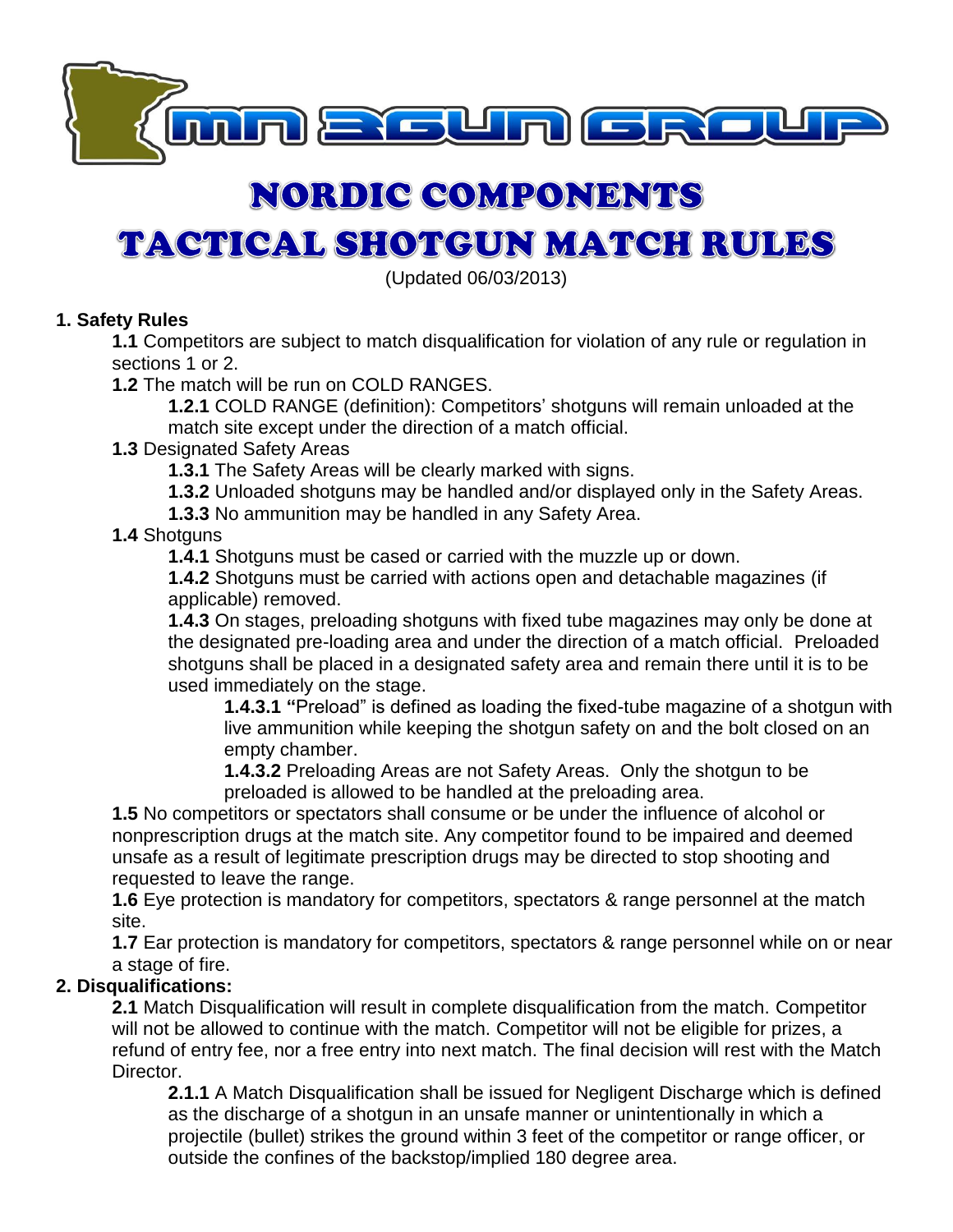**2.1.2** A Match Disqualification shall be issued for dropping a loaded shotgun (see Rule 5.6).

**2.1.3** A Match Disqualification shall be issued for allowing the muzzle of a shotgun to break the implied 180-degree Safety Plane (except while holstered and safe). **2.1.4** A Match Disqualification shall be issued for unsportsmanlike conduct which includes, but is not limited to cheating, altering targets, altering or falsifying score sheets, or changing shotguns configurations to gain an advantage (see Rule 5.5) **2.1.5** A Match Disqualification shall be issued for unsafe shotgun-handling which includes, but is not limited to handling a shotgun while people are downrange, handling a shotgun on a stage without permission of the range officer, or discharging a shotgun during the load and make ready or preloading process.

**2.2** Stage Disqualification may be issued for various infractions at the discretion of the Range Master or Match Director.

**2.3** All disqualification will be issued by the Range Master or Match Director.

# **3. Sportsmanship & Conduct**

**3.1** Competitors and spectators are expected to conduct themselves in a courteous, sportsman-like manner at all times. Disputes will be handled promptly and fairly by the Range Master or Match Director.

**3.2** Clothing with any offensive or obscene logos, sayings, pictures or drawings will not be worn or displayed while at the match site/range.

**3.3** Competitors that intentionally fail to make a good faith effort to engage and hit targets in order to gain advantage, coaching by other competitors, and spotting for other competitors shall be considered unsportsmanlike conduct and will be cause for issuance of a procedural penalty to the competitor.

**3.4** Any competitor who does not participate in resetting a stage shall be warned of the unsportsmanlike conduct. Continuance of such conduct will be cause for issuance of a procedural penalty to the competitor. Further continuance of such conduct will be cause for match disqualification.

**3.5** The Match Director shall be the final arbiter of any such penalties.

# **4. Ammunition**

**4.1** No tracer, incendiary, armor piercing or steel jacketed or jacketed sabot slug ammunition allowed. Violation of this rule will result in a match disqualification and financial liability for any damaged range material.

**4.2** NO STEEL SHOT AMMO ALLOWED.

**4.3** All shotgun ammunitions shall be lead shot and no bigger than 2¾ inch shells.

**4.4** Largest birdshot allowed is 7.5 shot unless otherwise stated in the course description.

**4.5** 12 gauge buckshot must have no more than 9 pellets and be 00 buck or 000 buck.

**4.6** 20 gauge buckshot must have no more than 20 pellets and be #3 buck.

**4.7** Slugs shall be lead.

**4.8** Use of prohibited types of ammunition will result in a stage or match disqualification.

## **5. Shotguns**

**5.1** All shotguns used by competitors shall be serviceable and safe.

**5.2** If a competitor's shotgun becomes unserviceable during competition, that competitor may replace his/her shotgun with another of the same model, caliber and sighting system approved by the Range Master.

**5.3** For purposes of this ruling, a "shotgun" consists of a specific caliber, receiver, barrel, and stock and sighting system combination.

**5.4** The same shotgun system, for each gun, per Rule 5.3, shall be used during the entire match.

**5.5** Competitors will not reconfigure any shotgun during the course of a match. (i.e. change caliber, barrel length, shotgun magazine tube length, sighting systems or stock style.)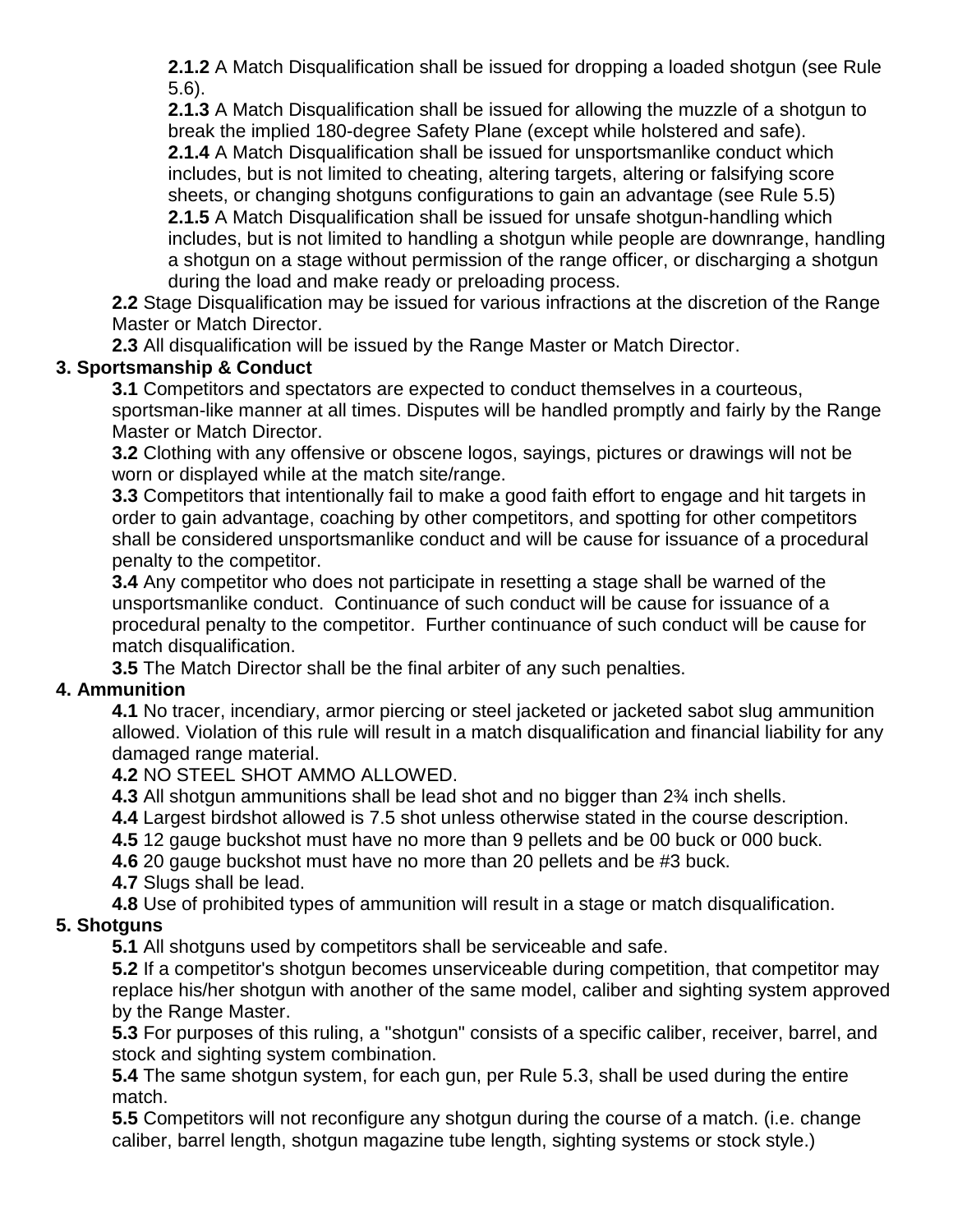**5.6** "Loaded Shotgun" is a shotgun with ammunition in it; whether in the chamber, magazine tube, detachable magazine still in the shotgun, or on the lifter.

**5.7** Certain shotgun supporting devices may be prohibited by the Match Director.

**5.7.1** Prohibited devices include, but are not limited to; supporting devices that risk excess damage to props and/or pose a potential safety risk to competitors and match officials are prohibited. (i.e. the Hedgehog and like products are not allowed)

**6. Divisions** [Open, Tactical, Manual (Pump)] See Rule 11.4 for required number of competitors.

## **6.1 Open Division**

- **6.1.1** No limitations on accessories (see Rule 5.3) see Special Note below.
- **6.1.2** Barrel length shall not be changed for the duration of the match.
- **6.1.3** Magazine tube length shall not be changed for the duration of the match.
- **6.1.4** Shotgun speed loaders are allowed in Open Division.

6.3.4.1 Shotgun speed loaders must be the new type, or modified old style with the primer relief cut.

6.3.4.2 Use of old style shotgun speed loaders without the primer relief cut will result in Match disqualification.

## **6.2 Tactical Division**

**6.2.1** Barrel length may not be changed for the duration of the match.

**6.2.2** Internal modifications are allowed providing the modifications do not alter the original factory configuration of the shotgun.

**6.2.3** No electronic or optical sights are allowed on shotguns in this Division.

**6.2.4** No shotgun supporting devices (i.e. bipods, etc.) are allowed in this Division.

**6.2.5** No compensators or porting on barrels allowed in this Division.

**6.2.6** Tactical shotguns may start a stage with a maximum of nine (9) rounds in the gun but magazine capacity will not be limited. Nine round maximum is tube loaded to nine with empty chamber or tube loaded to eight with loaded chamber.

**6.2.7** No shotgun speed loaders are allowed in this Division.

## **6.3 Manual (Pump) Division**

**6.3.1** Only pump shotguns are allowed in the Heavy Metal Division.

**6.3.2** Barrel length may not be changed for the duration of the match.

**6.3.3** Internal modifications are allowed providing the modifications do not alter the original factory configuration of the shotgun.

**6.3.4** No electronic or optical sights are allowed on shotguns in this Division.

**6.3.5** No shotgun supporting devices (i.e. bipods, etc.) are allowed in this Division.

**6.3.6** No compensators or porting on barrels allowed in this Division.

**6.3.7** Manual (Pump) shotguns may start a stage with a maximum of nine (9) rounds in the gun but magazine capacity will not be limited. Nine round maximum is tube loaded to nine with empty chamber or tube loaded to eight with loaded chamber.

**6.3.8** No shotgun speed loaders are allowed in this Division.

**6.3.9** Manual (Pump) shotguns must be in 12ga.

**7. Special Categories** (Junior, Lady, Senior, Military, Law Enforcement) \* see Rule 11.5 for required number of competitors.

**7.1** A competitor may only be recognized in 1 (one) Special Category.

**7.2** Competitor must be currently eligible for the Special Category.

**7.3 Junior**

**7.3.1** Current age of less than 18 years old.

**7.3.2** High competitor qualifying for this special category in each Division.

**7.4 Lady**

**7.4.1** Female gender and currently 18 years old or older.

**7.4.2** High competitor qualifying for this special category in each Division.

**7.5 Senior**

**7.5.1** Currently 50 years old or older.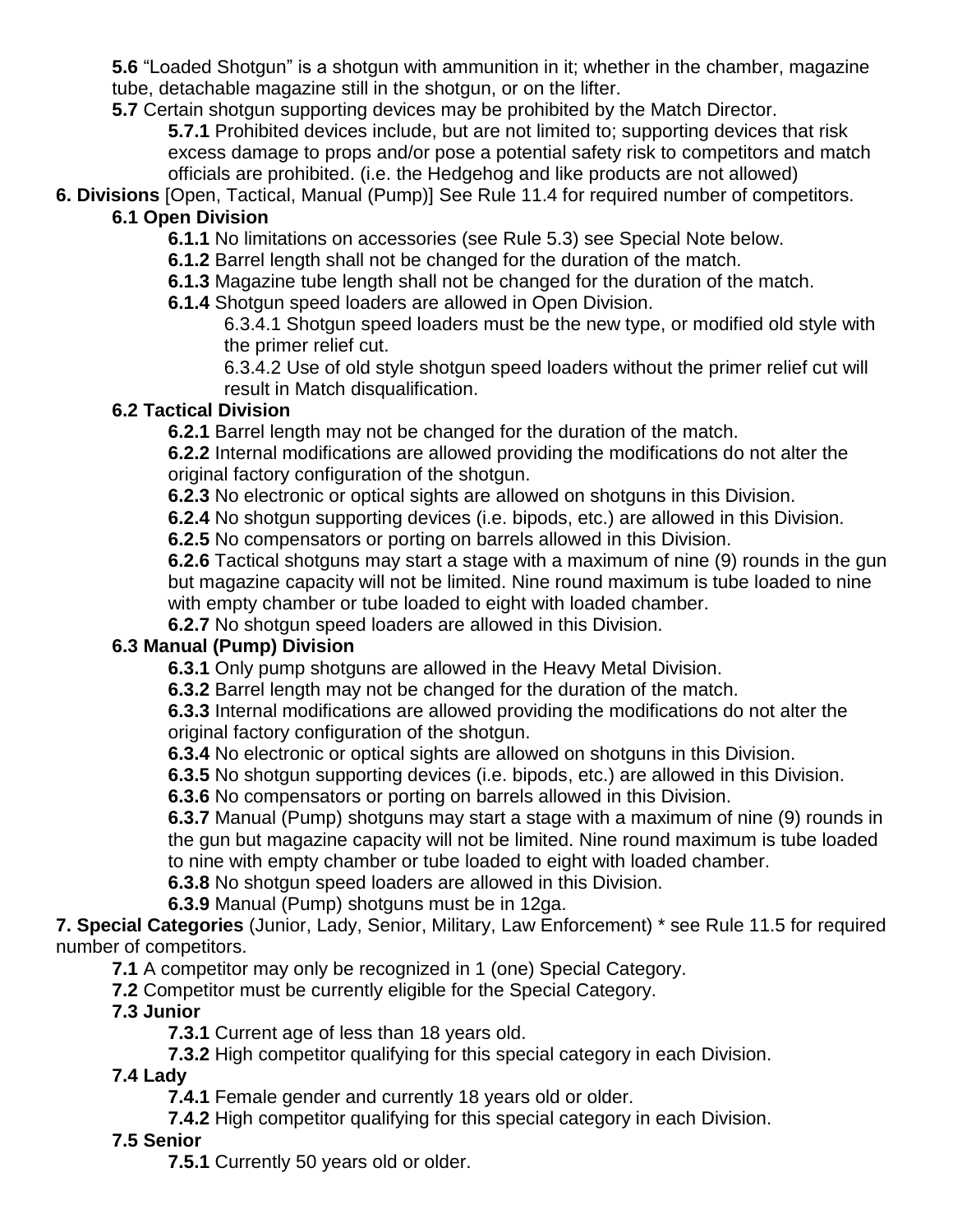**7.5.2** High competitor qualifying for this special category in each Division.

## **7.6 Military / Law Enforcement Officer**

**7.6.1** Currently serving or retired Military status required, or

**7.6.2** Currently commissioned by local, state, or federal Law Enforcement Officer with powers of arrest.

**7.6.3** High competitor qualifying for this special category in each Division.

**7.7** Special Category is for recognition only. It does not entitle the recipient to an extra or early walk of the prize table.

## **8. Scoring**

**10.1** Scoring per stage will be straight time plus penalties. Maximum time allowed to shoot any stage is 180 seconds (unless otherwise noted in the stage description). Maximum penalty time for any stage (including target penalties) is 300 seconds.

**10.1.1** Paper targets used in the match may be IPSC (old style), the new IPSC "Classic", ½ size IPSC, SOF, IDPA or Zombie Targets. Neutralization of paper targets will be as described in the stage briefing. Penalties for failure to neutralize (if engaged) will be described in the stage briefing.

**10.1.2** Designated "No Shoot" targets that are hit will incur a 10-second penalty for each hit on the "No Shoot" targets.

**10.1.3** Frangible aerial targets must visibly break while in the air to be neutralized. Failure to neutralize (if engaged) will incur a 5-second only penalty.

**10.1.4** Frangible targets (non-aerial) must break to be neutralized (one BB hole is a break). Failure to neutralize (if engaged) will incur a 10-second penalty for un-hit target. **10.1.5** Knock down style targets (i.e. poppers or steel) must fall to be neutralized.

Failure to neutralize (if engaged) will incur a 10-second penalty for un-hit target. **10.1.6** Static steel targets must be struck solid enough to be visible and/or audible and the Range Officer must call "Hit" on the target to be ruled neutralized. Failure to neutralize (if engaged) will incur a 10-second penalty for un-hit target.

**10.1.7** Spinner-type targets must be spun completely around and the Range Officer must call "Over" on the target to be ruled neutralized. Failure to engage or failure to completely spin the target will incur a 30-second penalty.

**10.1.8** Failure to Engage (FTE) any targets will incur a 15-second penalty (exception for spinner-type targets in Rule 10.1.9).

**10.1.9** Procedural penalties, 5-seconds per shot, will be issued for failing to follow the stage directions as written.

**10.1.10** Procedural penalties, 5-seconds, will be issued for failing to follow the intent of the stage procedures.

**10.1.11** Stage Not Fired (SNF) or Did Not Finish (DNF) penalty will be given zero score per stage not fired.

**10.1.12** Targets shot with the wrong type of ammunition will incur a procedural penalty (see rule 10.1.9) if the target is hit, plus a 15-second failure to engage penalty if the target becomes unavailable to be neutralized with the correct ammunition. Additionally, if the target is damaged, competitor will be held financially responsible and must meet the responsibility before continuing to the next stage.

**10.2** Stage Points

**10.2.1** First Place (lowest time) for each stage, in each Division, will receive 100 points; Second Place and below will figure points on a percentage basis of the 100 points from 1st Place.

**10.2.2** All stages will be scored by division.

**10.2.3** Total points accumulated for all stages will determine the match placement by Division.

**10.2.4** Ties will be broken by an undisclosed Tie Breaker Stage designated by the Range Master or Match Director.